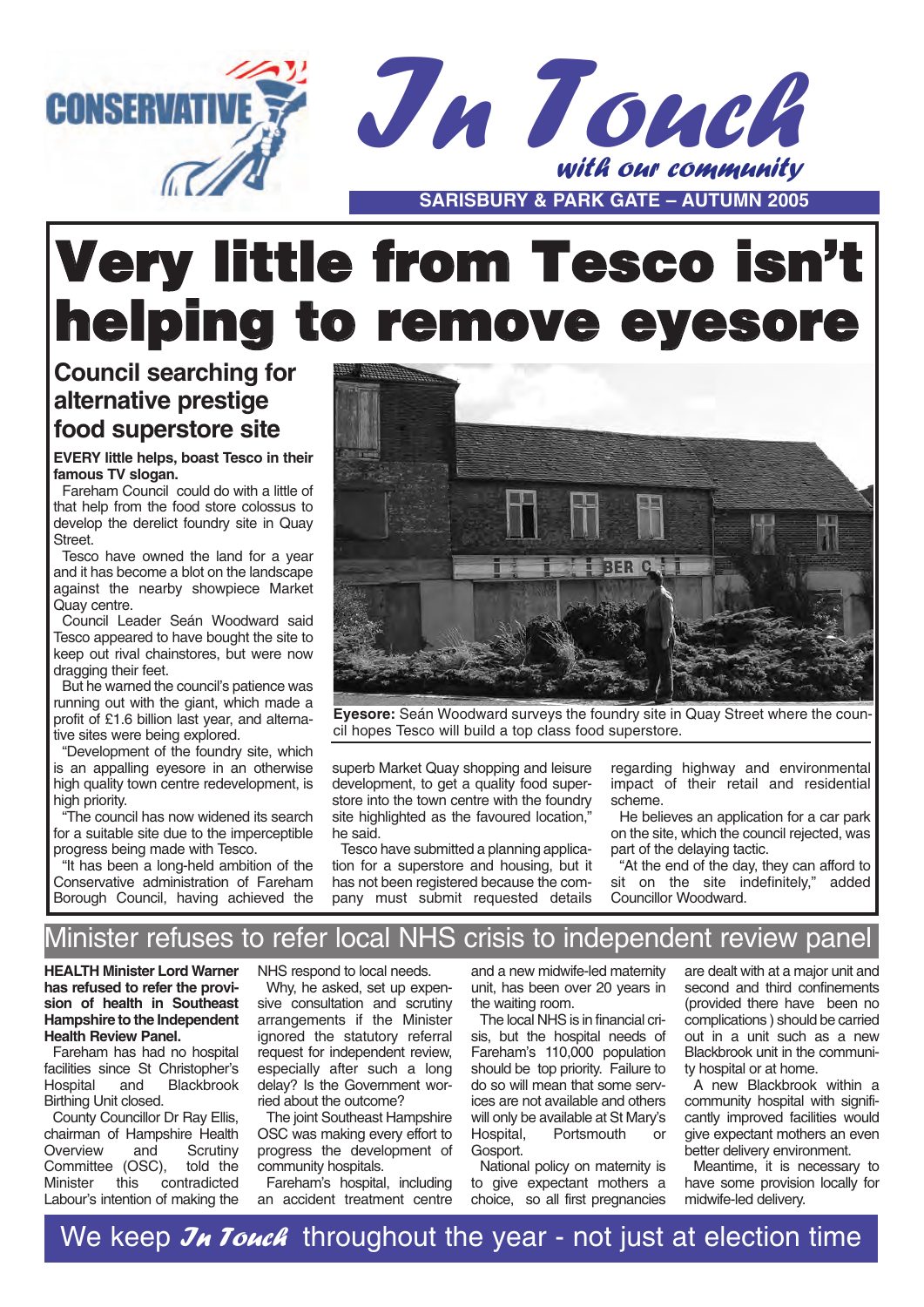

## **In Touch 2** Autumn 2005



#### **Cash to calm**

Another £33,000 for more traffic calming measures in Burridge has been secured by Councillor Seán Woodward.

Developers Charles Church will pay. Residents' ideas for improvements are welcome.

Meantime, speed measurements and vehicle counts are under way to show the size of the problem.

#### **Information panels**

Fareham Borough and Hampshire County Councils worked with the Fareham Society to provide two interpretation panels for the Fareham side of the River Hamble.

The aim is to give useful information to walkers and point them to other nearby places to explore, including Holly Hill Woodland Park which is owned and managed by the Borough Council.

#### **More lights**

Concerns from Woodlands Nursery about danger in the unlit car park led to<br>Councillor Seán Councillor Woodward suggesting the nursery and council could share the cost of lighting nearest the public toilets.

The nursery contributed £1,000 which Fareham Borough Council will match to enable this valuable scheme to go ahead.

### **Closures**

Glen Road and Swanwick Lane will be closed from November 7 to December 14 for reconstruction work on the railway bridge.

## **Smash! Bash! Champion Millie 'conkers' them all**



**LITTLE Millie Barrett showed up the boys when she won the annual conker contest staged by Friends of Holly Hill Woodland Park – the second year running a girl has become champion.**

Millie (8) is the grand-daughter of one of the members, but the judges did not know that until after she had won.

The event grows in popularity each year with children of all ages taking part and even the local councillors were caught having a bash.

Council Leader Seán Woodward presented the prizes and Councillor David Swanbrow was one of the judges.

•Picture shows Millie after receiving her trophy from Councillor Seán Woodward (left).

# **Big cycle link planned for Park Gate and Swanwick, plus...**

**A MAJOR cycleway link is on the cards for Park Gate.**

The plan is for a Toucan crossing east of Telford Way, to form a pedestrian and cycle link between residential and industrial areas separated by Southampton Road.

A cycle link from the A27 Southampton Road via the proposed Toucan crossing to Swanwick Station is also being investigated, using routes through the resi-<br>dential development development between Telford Way and Collingworth Rise.

The cycle route would connect Southampton Road to the south, giving a link to Lower Church Road.

A travel survey has recently been carried out at Swanwick Station and a travel questionnaire sent to residents in the Park Gate area.

Surveys were organised by Park Gate Primary School, which will provide more information about pedestrian and cycle needs.

Progression to detailed design in January will depend on the outcome of surveys, consultations and preliminary cost estimates.

A £2m improvement scheme for that nightmare Segensworth roundabout



**A £2million scheme to improve traffic flows at the notorious Segensworth roundabout is to get underway next year.** This will involve providing an extra

lane around and traffic lights on the

roundabout and making two of the exits (Barnes Wallis Road and Segensworth Road) one-way.

Half the cost will be paid by developers of Solent Business Park phase 2 in Whiteley.

## **Borough shows its flower power again**

**FOR THE second year running Fareham has scooped the prestigious award of overall winner for the Large Town/Small City category for the South and South East in Bloom, run by The Royal Horticultural Society.**  Councillor Mrs Marian Ellerton said: "Congratulations to all winners and

thanks to everyone for making our environment such a pleasant place to live." Results in other categories were: Best park – Fareham Sensory Garden; Best

countryside park – Holly Hill Woodland Park; Best display on the public highway community involvement award – Friends of Holly Hill Park.

The Fareham in Bloom competition has also been judged and the winners in Sarisbury and Park Gate Wards were: Plantsman back garden – Mr and Mrs Thickett, Pine Walk; Public houses – The Bold Forrester, The Talisman, The Spinnaker; Schools – Whiteley Primary; Community gardens – Lockswood Bowling Club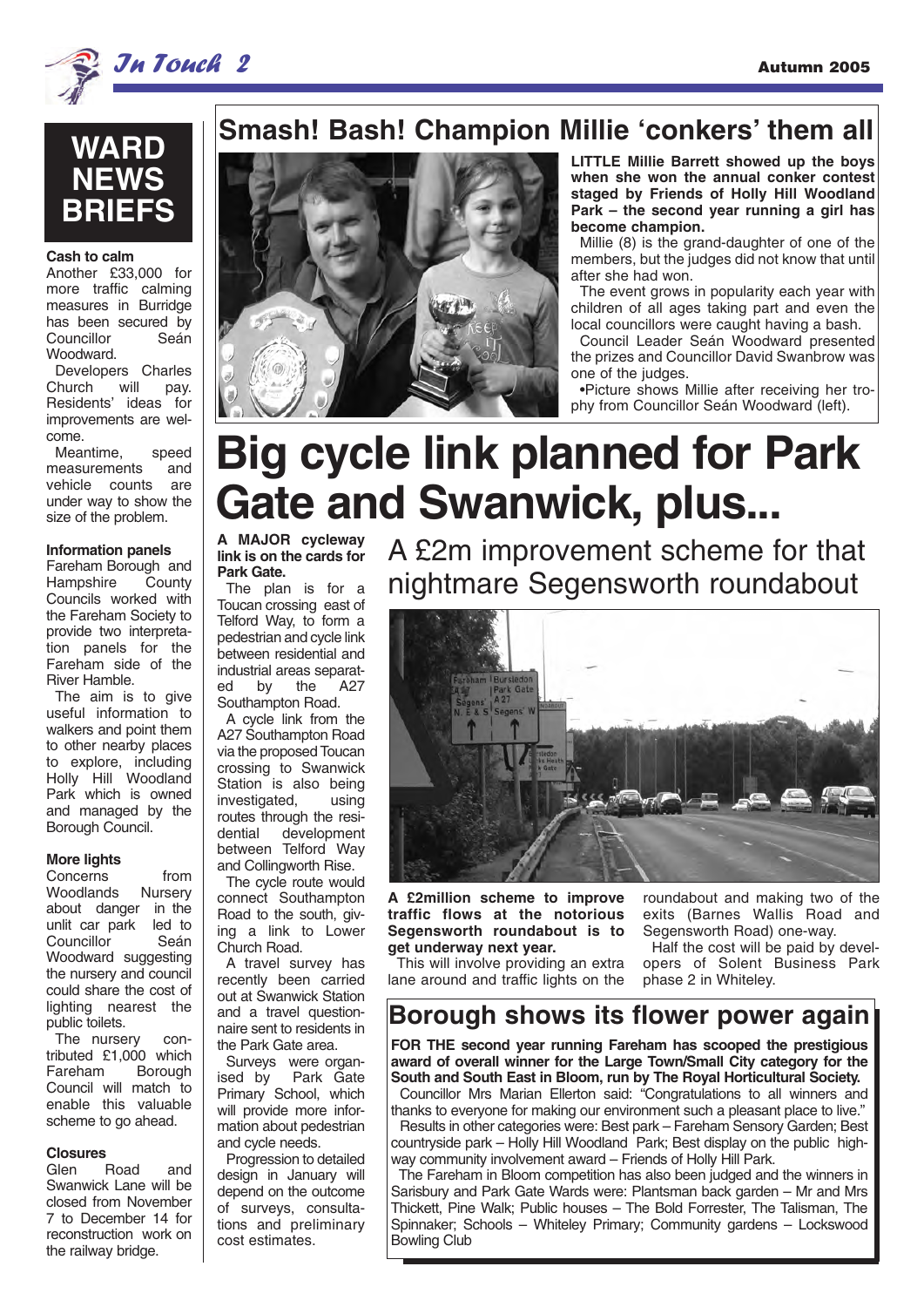Autumn 2005 **In Touch 3** and the set of the set of the set of the set of the set of the set of the set of the set of the set of the set of the set of the set of the set of the set of the set of the set of the set of the se

# **be caught on camera**

**YOBS behaving badly have led to Park Gate Councillors Marian Ellerton and Brian Bayford being besieged by calls from residents about anti-social behaviour and vandalism.**

It is particularly bad in the Priory Park area, near the Community Centre.

But the yobs' days of causing mayhem are numbered. Security cameras are on the way.

As a member of Hampshire Police Authority, one of Councillor Seán Woodward's duties is to arrange Police and Community Consultation (PACC) meetings.

He has also convinced Fareham Community Safety Partnership to give a grant of £3,600 to the association to buy a CCTV monitoring system.

The association will contribute £1,000 and monitor the system.

**Councillor Woodward has called a PACC meeting at Priory Park Community Centre at 8pm on Tuesday November 29.**



**HOLLY HILL Woodland Park's magnificent lakes, which were dug in Victorian times, could be lost if remedial work is not carried out urgently.**

The upper lakes have been de-silted recently, but the danger is that the dams are beginning to fail.

Councillor David Swanbrow said: "Should this happen then the lakes will be lost."

He is determined not to let this happen and

is seeking ways to fund repairs to keep the lakes intact for many years.

"I think that I have a solution which will finance the restoration of the dams, using developers' open space contributions.

"Estimates have been obtained, but a decision is unlikely until early next year."

The park is one of Fareham's greatest recreational assets and is home to a great variety of wildlife.

# **SARISBURY & PARK GATE CONSERVATIVES**

**We are very active with social and political events and membership drives. If you would like further details, to join us, or to help in any way such as distribution of In Touch newsletters in your road, please contact your ward councillors.**

## **ANY PROBLEMS? WE'RE HERE TO HELP**

Please write the details here and give the exact location

........................................................................................................ ........................................................................................................ ........................................................................................................ ........................................................................................................ ........................................................................................................ Your name .................................................................................... Address .................................................................................... ................................................... Postcode.................. Tel ..................................... Email ..................................................

Please cut this out and post it or email or phone your councillors who are listed here.

#### **WARD COUNCILLORS**

**Sarisbury Seán Woodward** 8 Persian Drive Whiteley PO15 7BJ Tel: 01489 881030 email:swoodward@fareham.gov.uk

#### **David Swanbrow**

7 Mulberry Lane Sarisbury SO31 7LJ Tel: 01489 572723 email:dswanbrow@fareham.gov.uk

#### **Park Gate**

**Brian Bayford** 1 Camargue Close Whiteley PO15 7DT Tel: 01489 880740 email: bbayford@fareham.gov.uk



**Marian Ellerton** 230 Botley Road Burridge SO31 1BL Tel: 01489 570774 email: mellerton@fareham.gov.uk



## **COUNTY COUNCILLOR Fareham Sarisbury Seán Woodward**

8 Persian Drive Whiteley PO15 7BJ Tel: 01489 881030 email:sean.woodward@hants.gov.uk